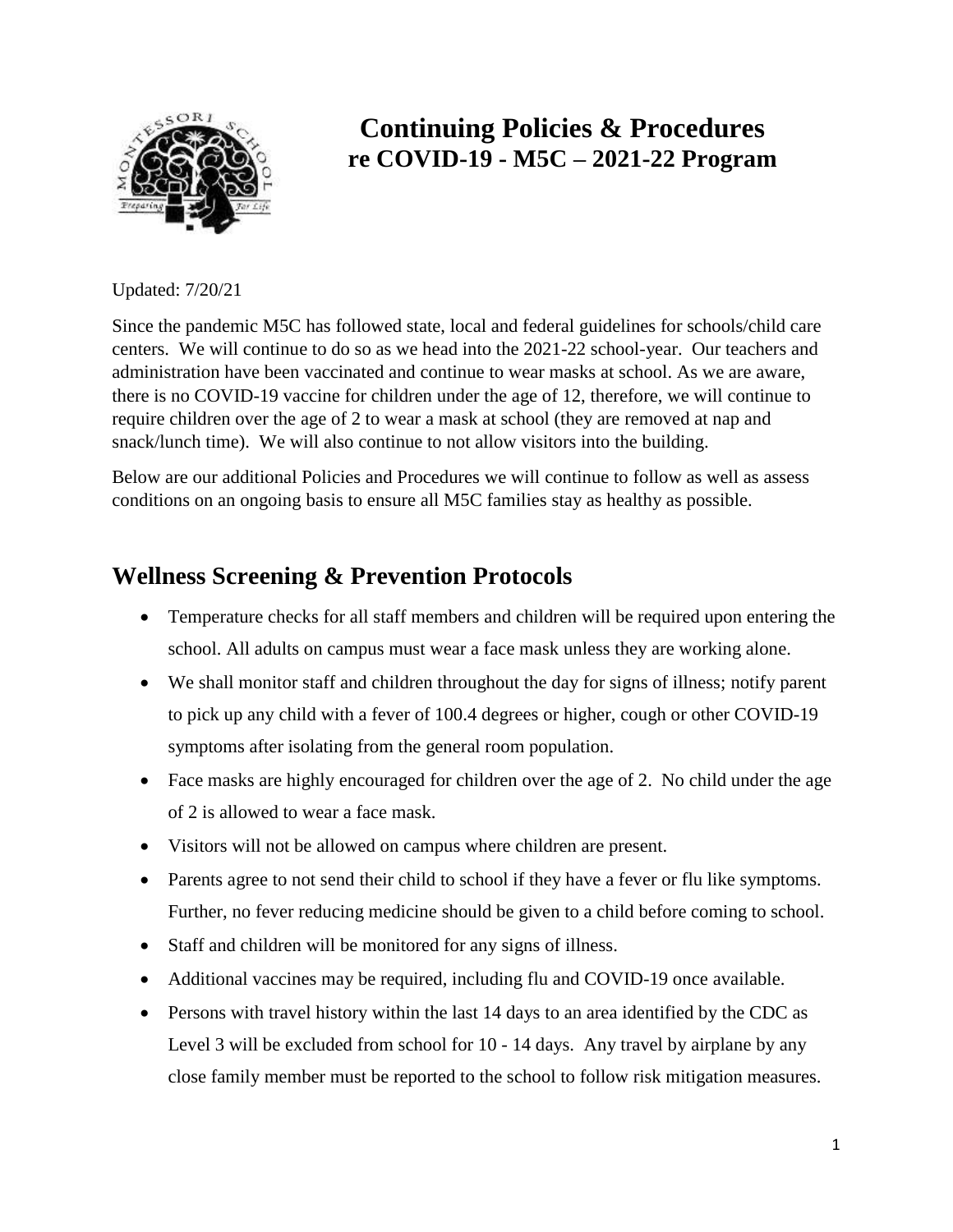• Persons who have been in close contact with someone diagnosed with COVID-19 will be excluded from school for  $10 - 14$  days from the day of their last exposure and we require a written physician's note.

# **Arrival and Dismissal**

- Parents are requested to not enter the building unless necessary. Please inform the office ahead of time of your need. It is preferred that children are dropped off and picked up by the same person every day, if possible.
- Parents should wash/sanitize their hands and their child's hands before and after dropping off children.
- A Receiving Table will be set up to greet you at drop-off and pick-up.
- Drive-up procedures will continue in the fall. Masks must be worn by all adults on campus. Teachers/Administrators may also wear face shields as needed**.**
- Social distancing at drop-off and pick-up is appreciated and you should bring your own pen to sign your child in/out. Hand sanitizer will be available at arrival/dismissal table.
- Administrators and/or teachers will assist children into the School.

## **Group Size / Class Size**

### **Arrival:**

- A teacher and/or administrator will take the child's temperature with a no touch thermometer upon arrival.
- Child proceeds to the classroom and wash hands.
- All child belongings will be labeled and placed in their cubby.
- Classroom size to meet the licensing requirement and keep the same social bubbles together as much as possible.
- Teachers stay with the same group of children as much as possible.

# **Hygiene & Cleaning/Disinfecting**

 Hand washing or hand sanitizing is required for all children and adults upon entry in the morning and intervals throughout the day.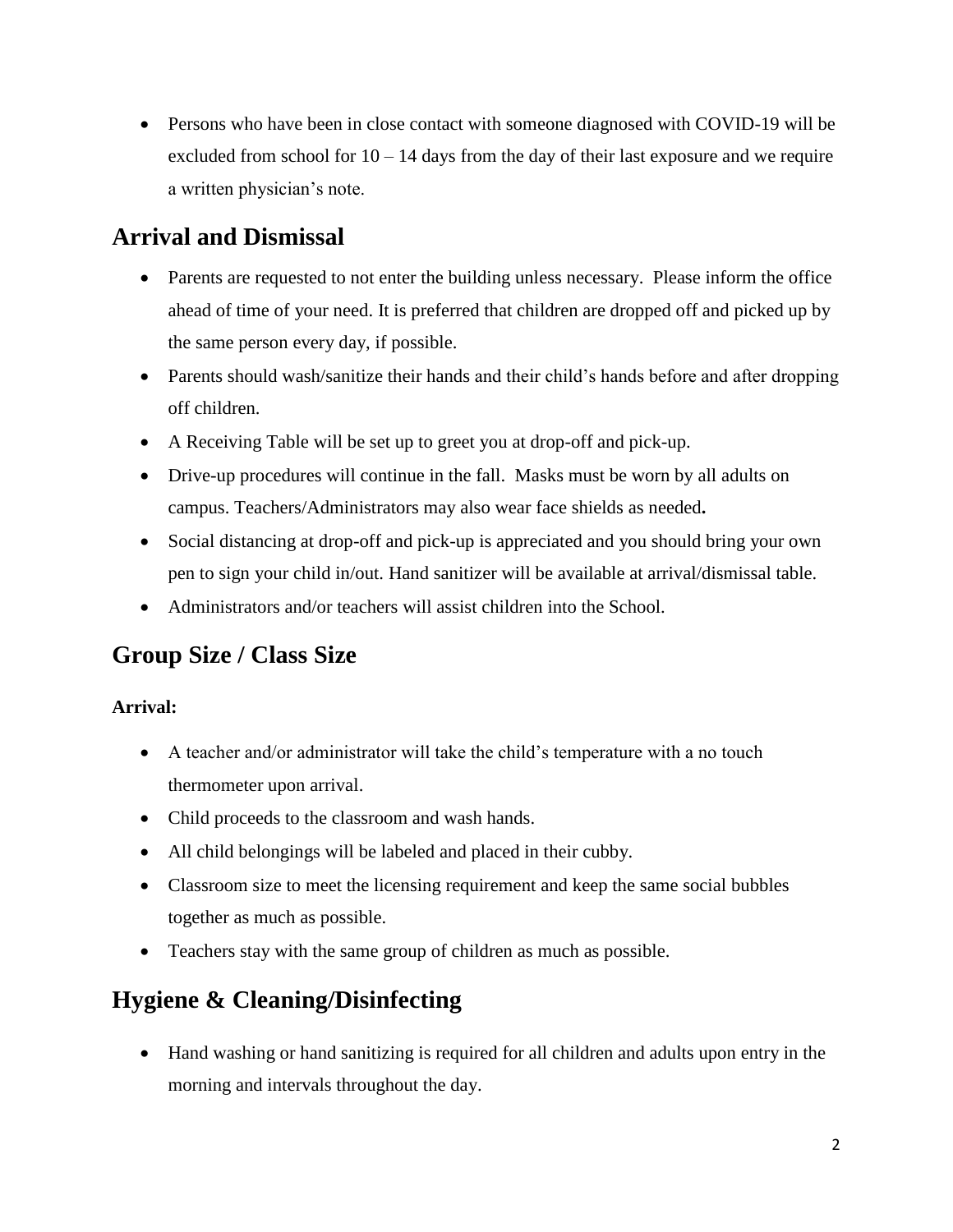- Staff will model the importance of healthy hygiene and provide frequent lessons.
- Cleaning of frequently touched items (doorknobs, faucets, etc.) will occur at required intervals.
- Shared materials will be cleaned after each use as much as possible.
- Deep cleaning and sanitizing of the classrooms will occur daily.
- Thorough school bathroom cleaning/disinfecting and sanitizing will occur in the evening of each day.

# **Social distancing with children**

#### **Classrooms:**

- Classrooms have been redesigned to allow healthy distancing. The outdoor environment is set up for arts/crafts and gardening.
- Teachers will model how to keep distance.
- Role play during circle time will include: hand washing, proper etiquette for coughs and sneezes, and distance interactions.
- Frequent verbal reminders.

#### **Lessons and Work period:**

- Circle will still be part of our morning routine. Children will be allowed to sit with space in between each other.
- All working surfaces will be cleaned or sanitized according to schedule (ex: after each use).
- Teachers will remind children not to put objects in their mouth. If this occurs the item is temporarily removed and disinfected as soon as possible.

#### **Snack:**

- Starting in the fall, we will go back to each family in the classroom bringing in snack once a month for the whole class. The same snack guidelines apply (one protein, one fruit or veggie).
- Snack will be prepared by the morning teacher, wearing gloves. The older children will serve snack by themselves, the younger age group will be assisted by the teacher.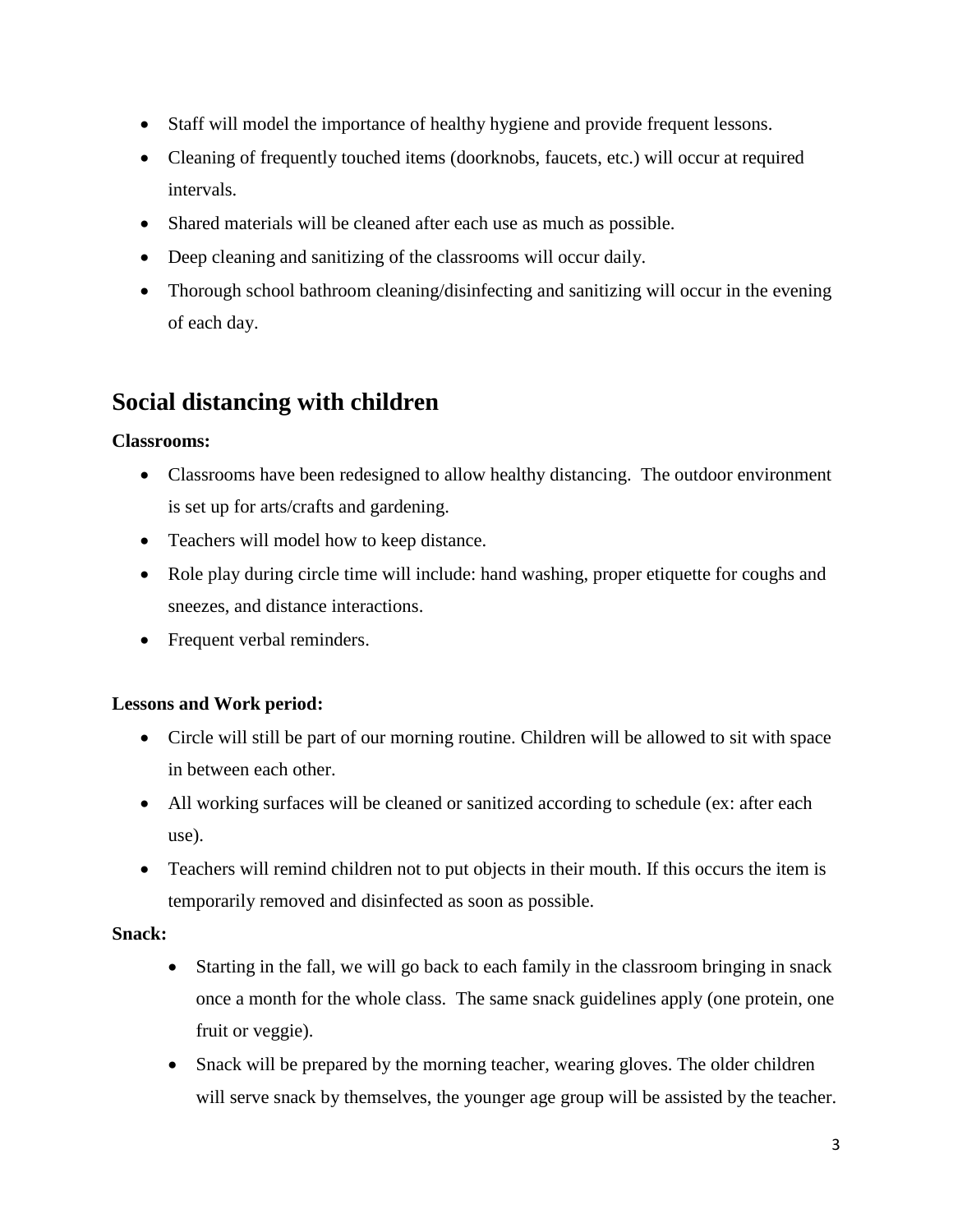Children must wash hands before sitting down for snack. A clean plate must be used for each child.

- Water bottles are allowed, but must be labeled and sent home daily for washing. Water bottles will be kept in children's cubbies when not in use.
- Used classroom dishes/utensils will be washed daily in dishwasher. Placemats have to be washed after every use.

#### **Outdoor Play**:

- Outdoor play is staggered different classrooms take turns going out to the playground.
- Classrooms will be expanded to include outdoor space as much as possible.
- Children will wash hands before going outside. Hand sanitizer, disinfecting wipes, gloves, ice packs, band aids and accident report booklet/pen available as always outdoors.
- Disinfecting of outdoor play equipment, tables, water fountain will be done daily.
- Children and teachers will wash hands upon re-entering the classroom.

#### **Lunch Time:**

- Children must wash hands before eating lunch.
- Children can choose to sit by themselves or with a partner. Some classrooms will have a family style table set for children to eat together.
- Teacher must have cleaned tables before having children sit. Children may assist in setting up the lunch tables.
- Teachers will wear gloves when assisting children with food. Children will assist in clean up after lunch.

#### **Nap Time:**

- All nap gear will be labeled, assigned teacher will wear gloves to put on bedding on labeled mat.
- Children's' mats will be laid out 3+ feet apart from each other.
- All mats will be disinfected weekly.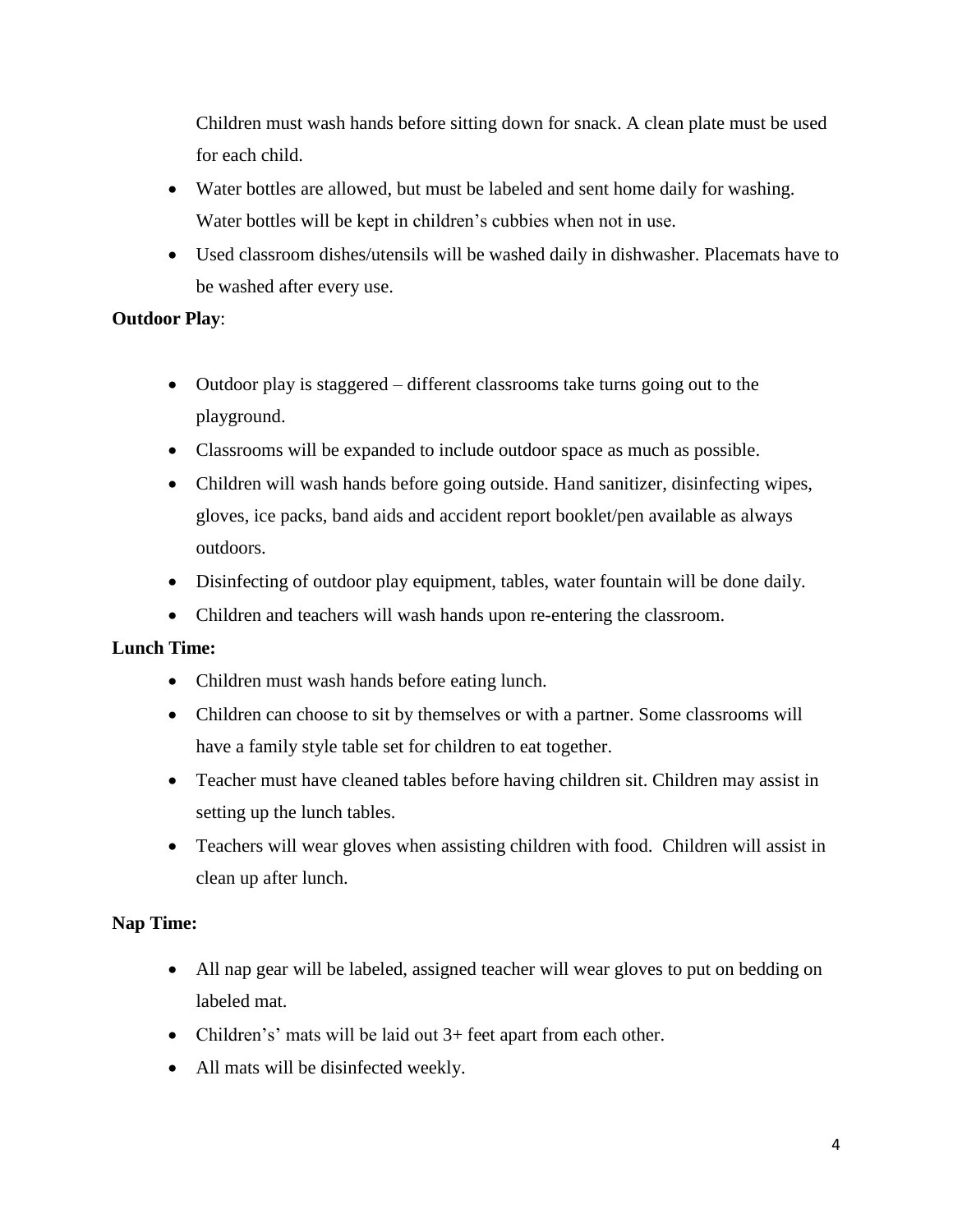#### **Diapering:**

• Same procedures apply in that teachers wear gloves during child diapering and replace with a new pair after each child.

#### **Office:**

- Handle as much business via email or phone. If you must come into the office, please wear a mask.
- Tours A virtual tour is available through our website. Social distancing in-person tours can take place as long as masks are worn and children are not present (closed classroom).
- Any questions or concerns should be directed to the Office.

## **Protocol if COVID-19 is confirmed in a child or staff member:**

- Vacate and close off areas used by the persons who is sick.
- Open outside doors and windows to increase air circulation in the affected areas.
- Clean and disinfect all areas used by the person who is sick, such as classrooms, offices, bathroom, and common areas and surfaces.
- Confer with the Alameda County Department of Public Health and CDSS.
- Communicate information to M5C families.
- Require a 14-day quarantine for sick person. Require a COVID-19 negative test prior to returning to M5C.

## **Important Notes:**

- We will continue to monitor applicable state and local guidelines and update these procedures as necessary.
- We are adjusting our program design, classroom configuration, and curriculum and staffing to accommodate new COVID-19 health and safety requirements for school.
- We are committed to following best practices for all persons on campus and need the cooperation of all families to follow our guidelines. It is of extreme importance to notify the school of illness and stay home if sickness arises.